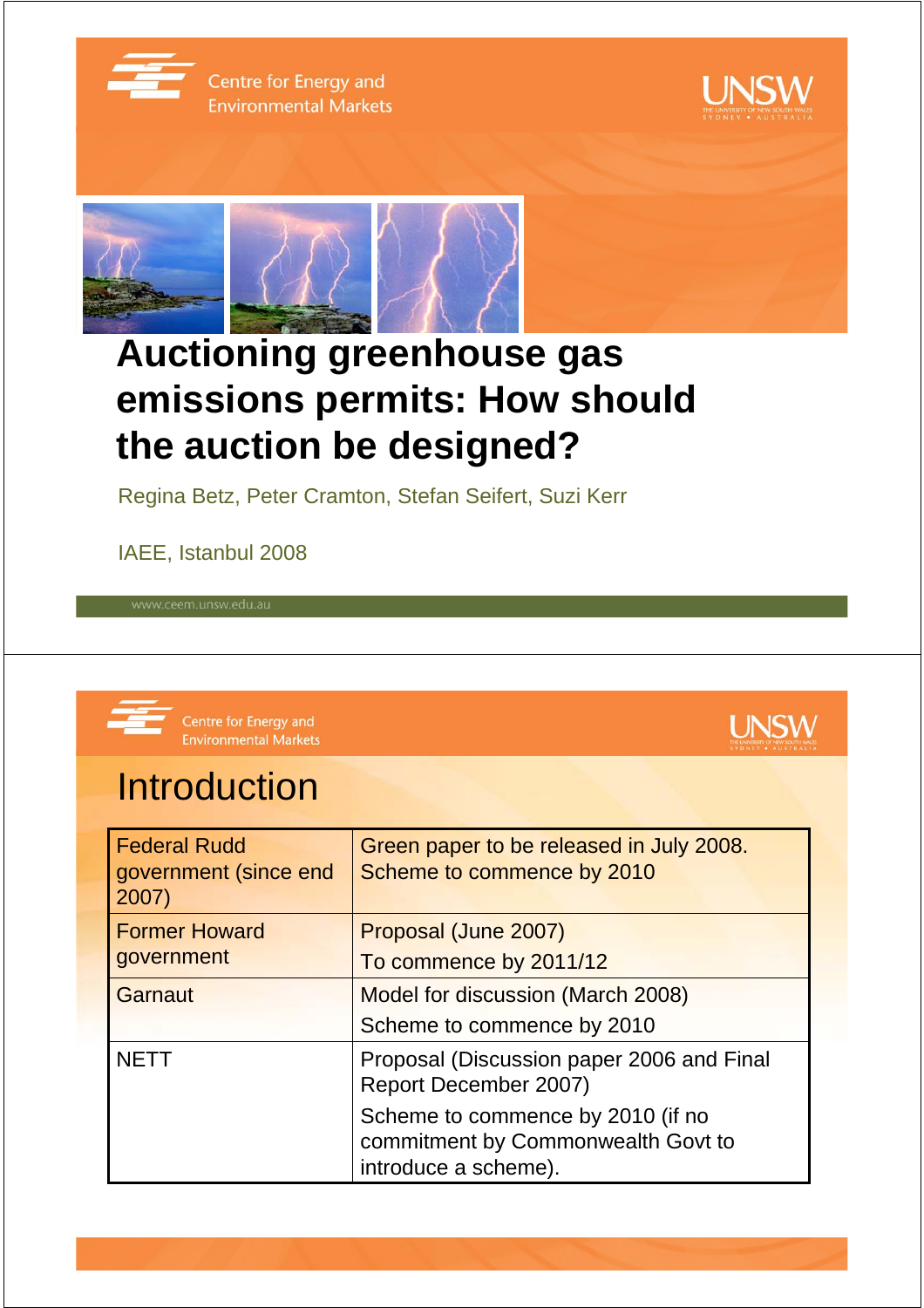

# Auctioning

| <b>Federal Rudd</b><br>government  | View to be indicated in green paper                                                                                                                                                                                                                              |
|------------------------------------|------------------------------------------------------------------------------------------------------------------------------------------------------------------------------------------------------------------------------------------------------------------|
| <b>Former Howard</b><br>government | Mixture of auctioning and free allocation: Existing<br>businesses: "one off" allocation based on amount of<br>loss above average economy wide losses and free<br>allocation to trade exposed emissions intensive<br>industries (TEEII)                           |
| Garnaut                            | All permits auctioned at regular intervals. Free permit<br>allocation not supported as a means of compensation<br>for changes in income distribution                                                                                                             |
| <b>NETT</b>                        | Mixture of auctioning and free allocation: Existing<br>generators those committed at 3 June 2007: "one off"<br>allocation based on estimated negative effects on<br>profitability and free allocation to trade exposed<br>emissions intensive industries (TEEII) |
|                                    | Auctioning study, basis for this presentation                                                                                                                                                                                                                    |



Centre for Energy and **Environmental Markets** 



## Auction Objectives according to NETT

#### **▶ Key objective:**

- Achieve an efficient allocation of permits
	- = allocate permits to those who value them most highly

#### ¾ Facilitate efficiency of ETS system:

− Reveal market prices of permits to auction participants and non-participants, particularly at early stages

#### $\triangleright$  Revenue maximization:

– Not a primary goal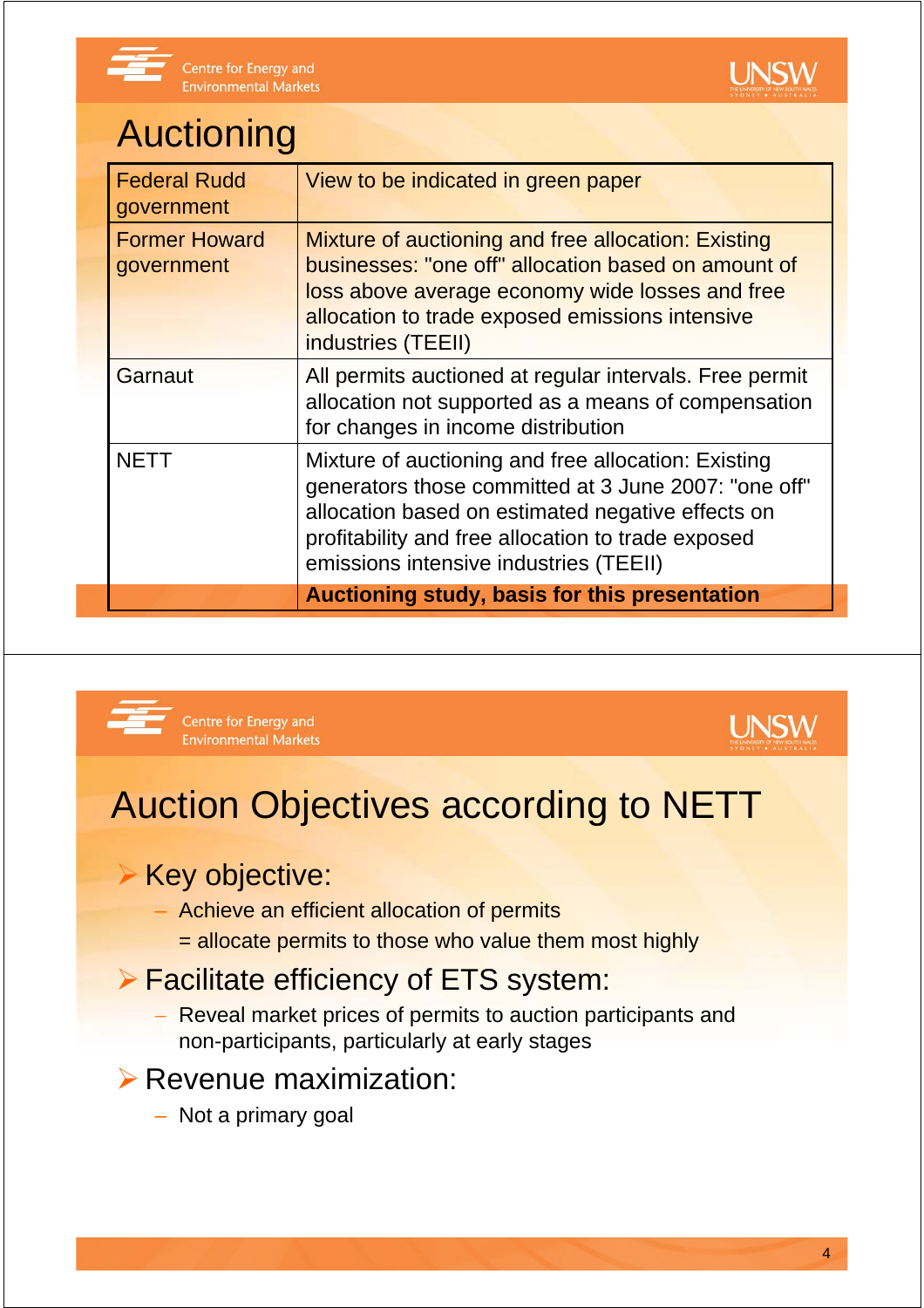



## Comments on Key Objectives

¾ Most permits are *not* allocated by auction **→ Auction** *cannot* **ensure efficient allocation of permits** ¾ Significant share of permits is allocated to Trade Exposed Energy Intensive Industry sector (which has a private valuation of zero!) **■ Initial allocation is highly** *inefficient* **by construction!**  $\rightarrow$  Well functioning secondary markets are crucial!  $\triangleright$  Efficiency of ETS requires not only efficient allocation of permits, but efficient investments regarding abatement measures

 $\rightarrow$  Early price signals are crucial (time lag!)



#### Centre for Energy and **Environmental Markets**

## Key Design Elements

### Ascending Clock Auction:

- $\triangleright$  Auctioneer publishes total available quantity, initial reserve price and further schedule of price offers
- $\triangleright$  Participants hand in demand bids for the reserve price
- $\triangleright$  Auctioneer reveals total demand
- $\triangleright$  As long as total demand  $\triangleright$  total available quantity auction goes on
- $\triangleright$  Demand bids cannot increase
- ¾ Auction ends when total demand ≤ total supply
- $\triangleright$  Final price: **uniform pricing:**  $p_t$ =if total demand = total supply or  $p_{t-1}$ = if total demand < total supply (normal case)
- $\triangleright$  All bidders receive their quantity of last round (normal case)
- $\triangleright$  The remaining supply is allocated proportional according to residual bids at  $p_{t-1}$

5

**UNSW**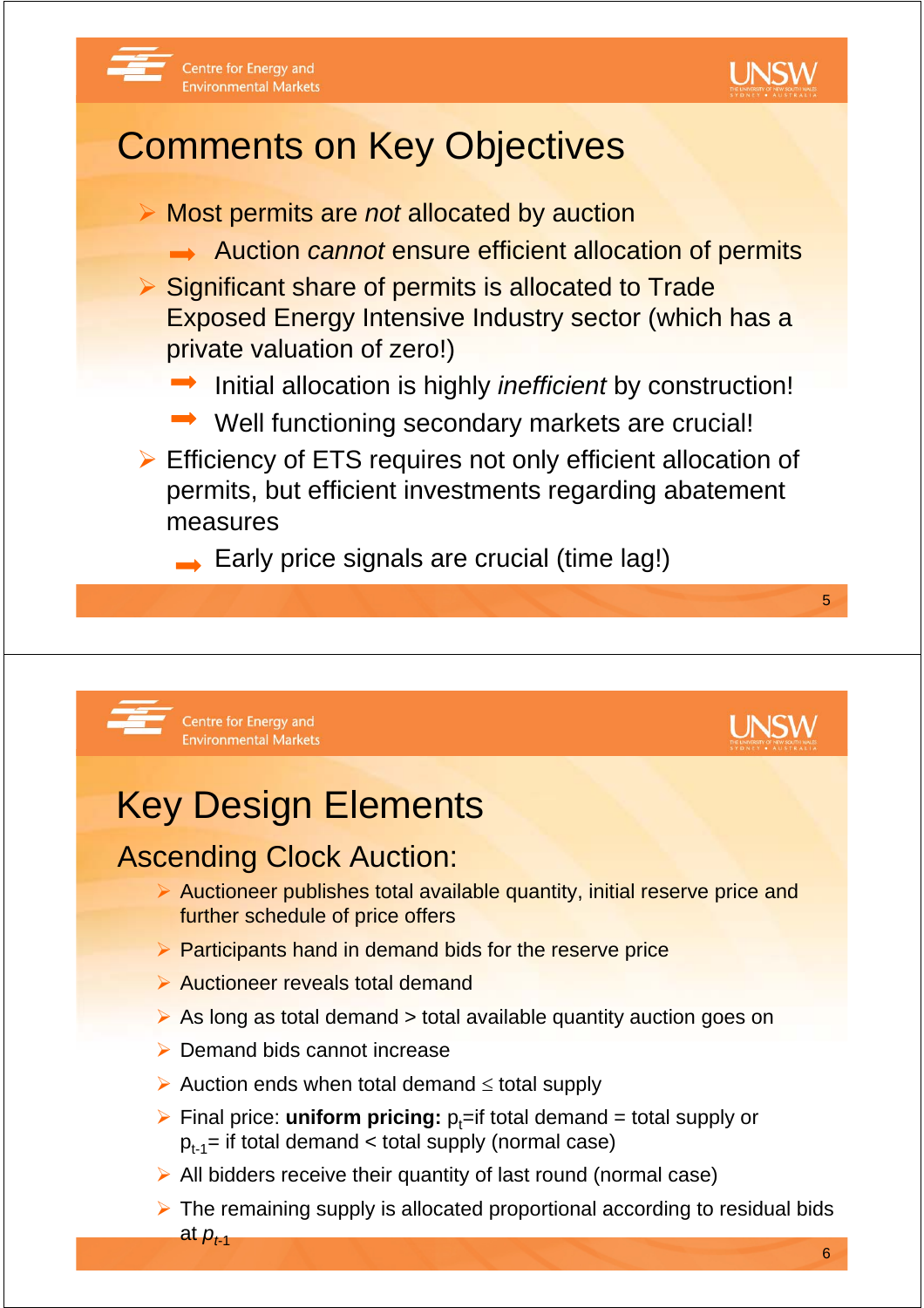



## Auctioning several vintages

- $\triangleright$  In some auction events, several vintages of permits will be available
- ¾Different vintages are almost (but not perfect) substitutes
- ¾All vintages are auctioned simultaneously
- $\triangleright$  For each vintage a separate clock is implemented
- ¾Bidders may shift demand from one clock to another
- $\triangleright$  At the end of each round, a clock ticks forward if total demand for the respective vintage exceeds supply
- ¾Auction continues as long as at least one clock ticks forward



 $\mathsf{s}$ 1

## Additional Features

### Double auction extension

- Facilitates efficient allocation of permits assigned to TEEI
- Sellers specify supply schedules prior to start

### Proxy bids

• to reduce transaction costs for small participants

## Alternative implementation: Intra-round bids

- Bidders submit demand schedules for all given prices
- May increase efficiency
- Smoothes closing of auction
- Allows for larger increments

7

l INSW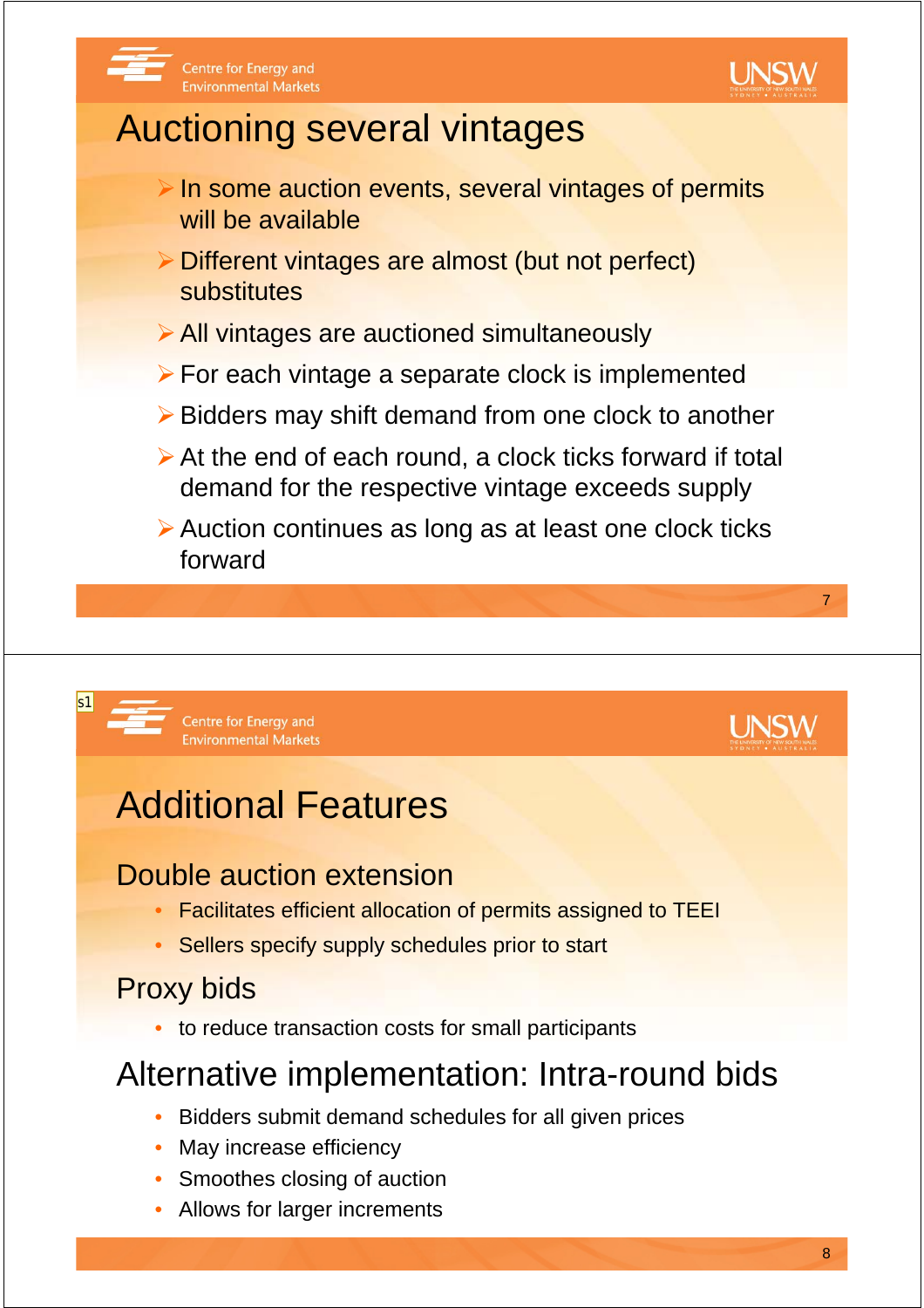#### s1 **Advantages:**

Upward sloping demand curve reduces vulnerability to strategic demand reduction and collusion Suppliers (TEEI companies) profit from lower transaction costs in the auction compared to the secondary market Price signals are more reliable as both net buyers and net sellers participate in the auction s3165179, 4/02/200



Centre for Energy and **Environmental Markets** 



## Timing & Frequency

#### **Timing**:

- **First auction** before start of the scheme after first period of monitoring to ensure that necessary information is available
- **Last auction** of one vintage within reconciliation period to give companies with unforeseeable shortage possibility to buy
- **Advance auctions**: Future allowances should be made available **three years** in advance of their vintage:
	- $\blacksquare$  to help establishing a future market
	- assist future investments (3 years is lead time for investments)

#### **Frequency**

The auctions should be held **quarterly** :

- To minimise transaction costs
- enables both price and quantity risk management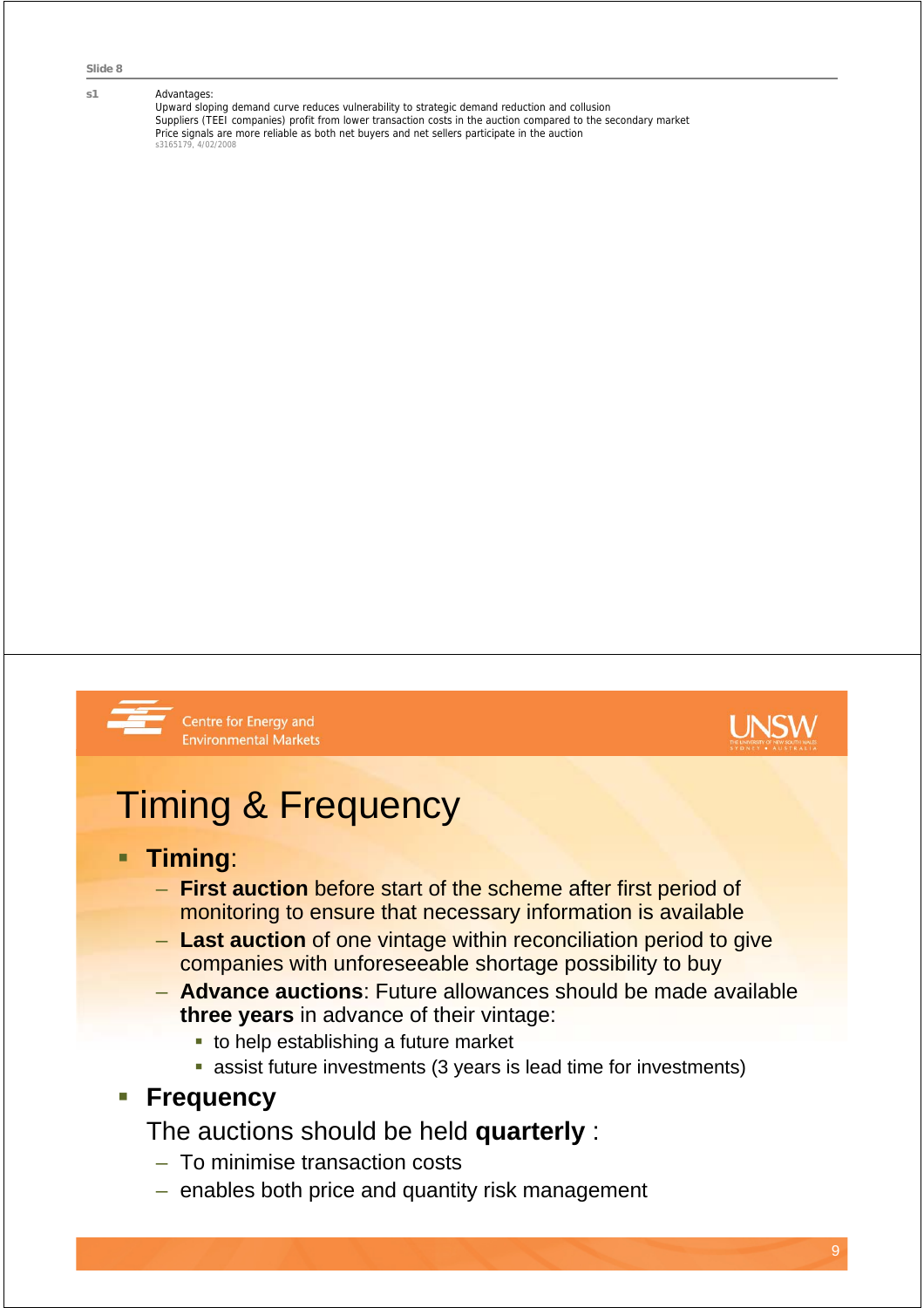

Distribution: **Slightly** frontloaded (20% in advance vs. 15% in spot)

|                 | <b>Auction date</b> | <b>Financial Year of Emission Permit Vintage</b> |       |       |       |       |                                 |       |       |  |  |
|-----------------|---------------------|--------------------------------------------------|-------|-------|-------|-------|---------------------------------|-------|-------|--|--|
| Year            | Qtr                 | 10/11                                            | 11/12 | 12/13 | 13/14 | 15/16 | 16/17                           | 17/18 | 18/19 |  |  |
|                 | <b>2009 Aug</b>     |                                                  |       |       |       |       |                                 |       |       |  |  |
|                 | <b>Nov</b>          | 20%                                              |       |       |       |       |                                 |       |       |  |  |
|                 | 2010 Feb            |                                                  |       |       |       |       |                                 |       |       |  |  |
|                 | May                 | 20%                                              | 20%   |       | 20%   |       |                                 |       |       |  |  |
|                 | Aug                 | 15%                                              |       |       |       |       |                                 |       |       |  |  |
|                 | Nov                 | 15%                                              |       |       |       |       |                                 |       |       |  |  |
|                 | 2011 Feb            | 15%                                              |       |       |       |       |                                 |       |       |  |  |
|                 | May                 | 15%                                              | 20%   | 20%   |       | 20%   | 4 products available at auction |       |       |  |  |
|                 | Aug                 | $S_i$                                            | 15%   |       |       |       |                                 |       |       |  |  |
|                 | <b>Nov</b>          |                                                  | 15%   |       |       |       |                                 |       |       |  |  |
|                 | 2012 Feb            |                                                  | 15%   |       |       |       |                                 |       |       |  |  |
|                 | May                 |                                                  | 15%   | 20%   | 20%   |       | 20%                             |       |       |  |  |
|                 | Aug                 |                                                  | $S_i$ | 15%   |       |       |                                 |       |       |  |  |
|                 | <b>Nov</b>          |                                                  |       | 15%   |       |       |                                 |       |       |  |  |
|                 | 2013 Feb            |                                                  |       | 15%   |       |       |                                 |       |       |  |  |
| after           | May                 |                                                  |       | 15%   |       | 20%   |                                 | 20%   |       |  |  |
| review          | Aug                 |                                                  |       | $S_i$ | 15%   |       |                                 |       |       |  |  |
|                 | Nov                 |                                                  |       |       | 15%   |       |                                 |       |       |  |  |
| 2014 Feb        |                     |                                                  |       |       | 15%   |       |                                 |       |       |  |  |
| after<br>review | May                 |                                                  |       |       | 15%   |       | 20%                             |       | 20%   |  |  |
|                 | Aug                 |                                                  |       |       | $S_i$ | 15%   |                                 |       |       |  |  |
|                 |                     |                                                  |       |       |       | etc   |                                 |       |       |  |  |

Figure 5.3: Timing, frequency and distribution of permits across auctions

Source: Evans and Peck 2007



Centre for Energy and **Environmental Markets** 

### **Outlook**

#### **Further work on auction proposal:**

- **Test auction format experimentally**
- **Modify according to change in emissions trading design (share of** auctioning, allocation to Trade exposed emissions intensive industry)

#### **Timetable for ETS of Rudd Government**

- **March June 2008: Phase 1 consultations**
- **July 2008: Public release of green paper**
- **July September 2008**: Phase 2 consultations
- **December 2008:** Public release of exposure draft of legislation package
- **December 2008 February 2009**: Phase 3 consultations on exposure draft legislation package
- **End 2008: Release of medium term trajectory of the scheme**
- **March 2009: Bill introduced into Parliament**
- **Mid 2009**: Government aims to achieve passage of Bill by Parliament

l INSW

10